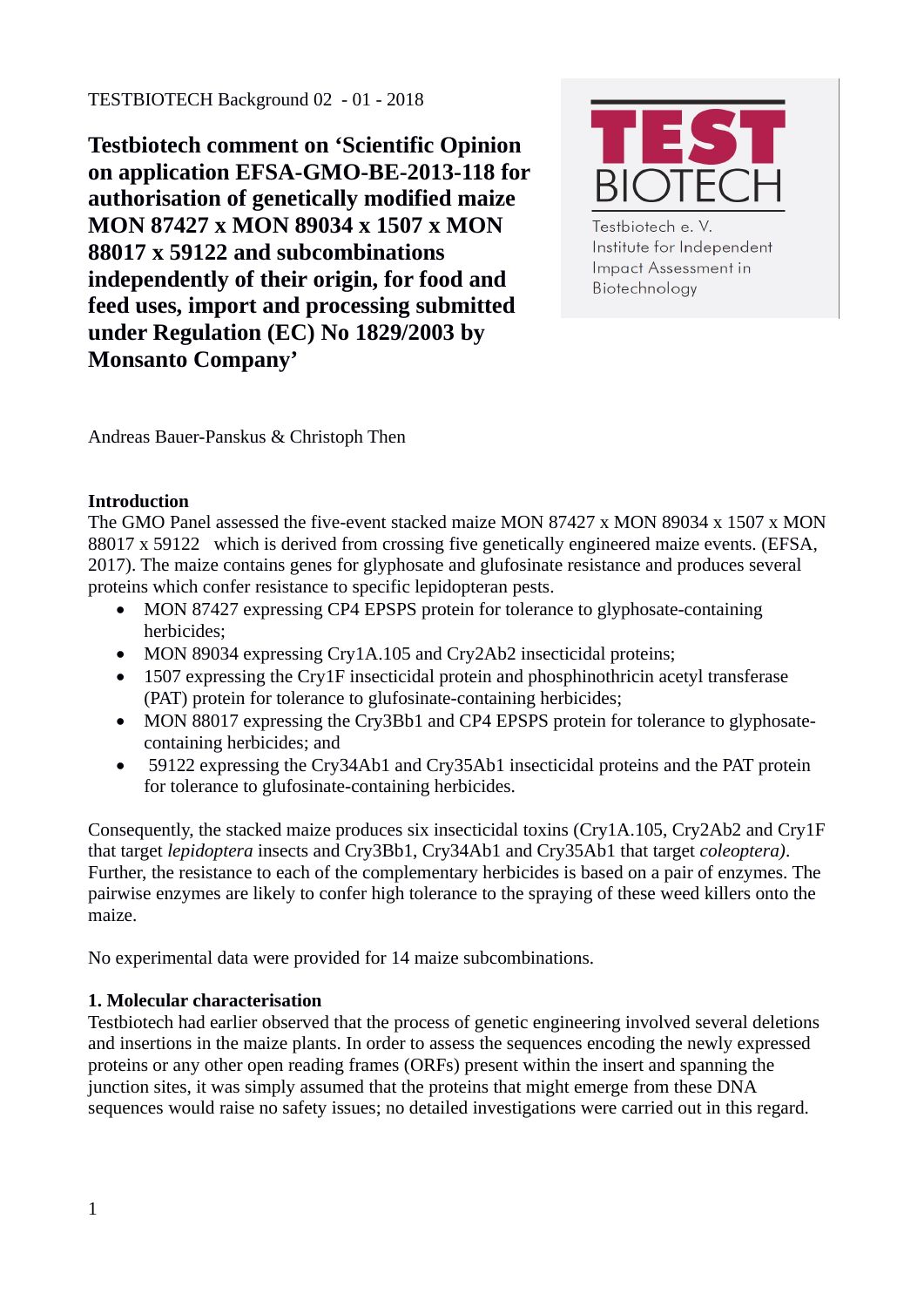Furthermore, other gene products, such as miRNA from additional open reading frames, were not assessed. Thus, uncertainties remain about other biologically active substances arising from the method of genetic engineering and the newly introduced gene constructs.

There are additional reasons for more detailed assessment of the stacked: Ben Ali et al. (2014) and Castan et al. (2014) show that mutations can be found in stacked events that do not occur in the parental plants. Therefore, EFSA should have requested more detailed sequence information from the applicant.

Environmental stress can also cause unexpected patterns of expression in the newly introduced DNA (see, for example, Trtikova et al., 2015). However, the expression of the additional enzymes was only measured under field conditions in the US for one year. It is unclear, to which extent specific environmental conditions will influence the overall concentration of the enzymes in the plants. The plants should have been subjected to a much broader range of defined environmental conditions and stressors to gather reliable data on gene expression and functional genetic stability.

The levels of Cry1A.105 in maize MON 87427 x MON 89034 x 1507 x MON 88017 x 59122 are higher for grain and pollen than in the parental line MON 89034. The same observations were made regarding SmartStax maize MON 89034 x 1507 x MON 88017 x 59122 (see Stillwell and Silvanovich 2007; Testbiotech, 2011). It is surprising that these effects were not investigated further.

Much more surprising, EFSA and the applicant omitted to assess the stacked event in regard to its new characteristics. By crossing MON 87427 with MON 88017 (or the previously authorized SmartStax maize MON 89034 x 1507 x MON 88017 x 59122), the content of EPSPS enzymes that confer resistance to glyphosate is increased in vegetative and female reproductive tissues, conferring tolerance to glyphosate in the leaves, stalk, and root tissues and tissues that develop into grain or grain and silks. In consequence, it has to be expected that these plants can and will be exposed to higher and also repeated dosages of glyphosate. Higher applications of glyphosate will not only lead to a higher burden of residues in the harvest, but may also influence the expression of the transgenes or other genome activities in the plants. The same aspect is relevant in regard to the resistance to glufosinate which is also based on two enzyms. This aspect, which is the most relevant in regard to this specific stacked event, was completely ignored in the risk assessment as performed.

EFSA should have requested that Monsanto submit data from field trials with the highest dosage of the complementary herbicides that can be tolerated by the plants, also including repeated spraying. The material derived from those plants should have been assessed by using Omics techniques to investigate changes in the gene activity of the transgene, as well as the natural genome of the plants.

**2. Comparative analysis (for compositional analysis and agronomic traits and GM phenotype)** Field trials for compositional and agronomic assessment of maize MON 87427 x MON 89034 x 1507 x MON 88017 x 59122 were conducted in the US only during one year (2010) and not in other relevant maize production areas, such Brazil or Argentina.

Regarding agronomic parameters, the following statistically significant differences were found:

- between the five-event stack maize not treated with the intended herbicides and the non-GM comparator differences were identified for: early stand count, ear height, plant height, stalk lodged plants, grain moisture and test weight;
- between the five-event stack maize treated with the intended herbicides and the non-GM comparator differences were in: days to 50% pollen shed, days to 50% silking, ear height, plant height, stalk lodged plants, grain moisture and test weight.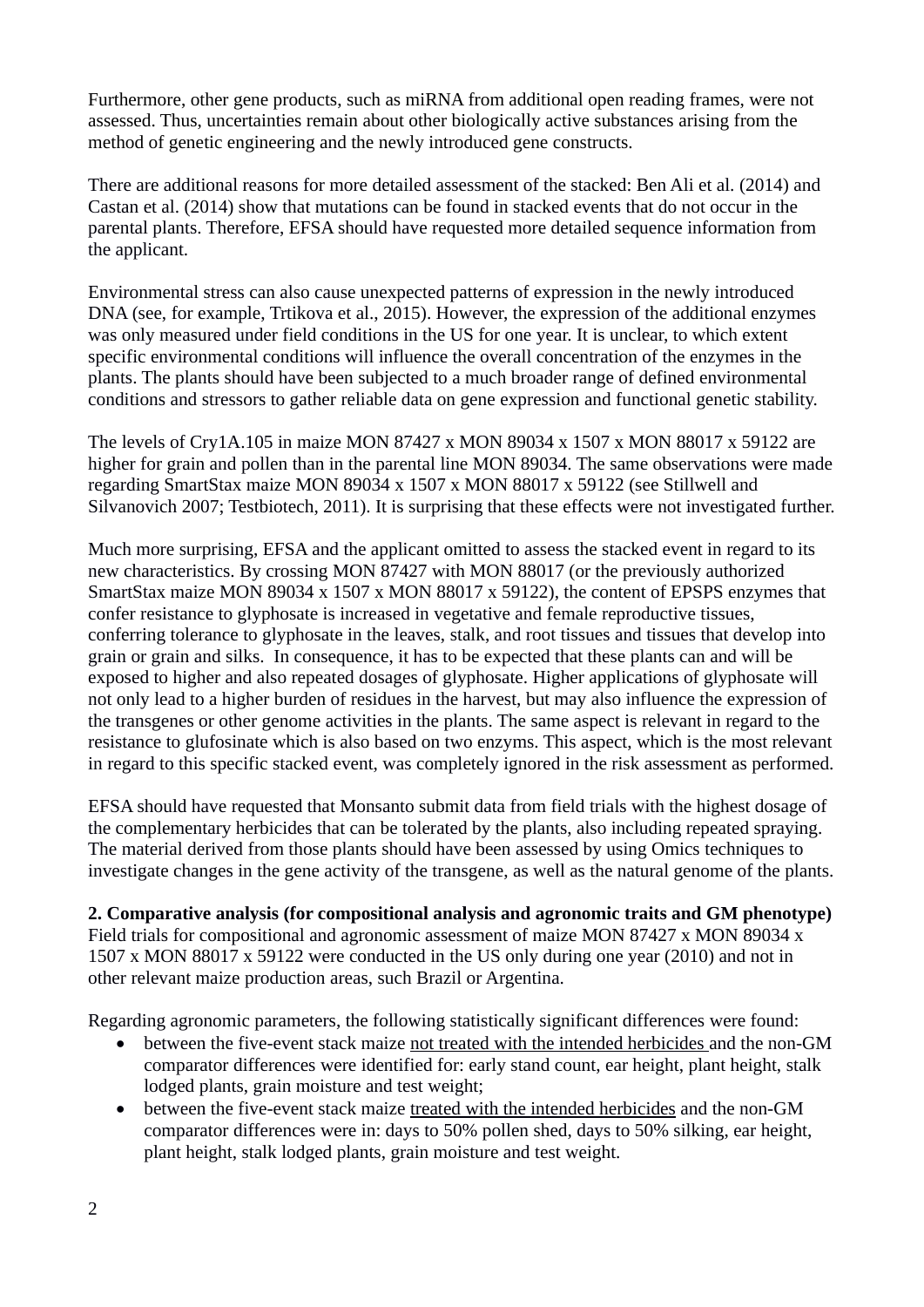All these endpoints fell under equivalence category I.

Compositional data revealed many statistically significant differences:

- Statistically significant differences between the five-event stack maize (not treated) and the non-GM comparator were identified for 47 endpoints. All the endpoints fell under equivalence category I or II.
- Statistically significant differences between the five-event stack maize (treated) and the non-GM comparator were identified for 50 endpoints.

Here, endpoints fell under equivalence category I except for thiamine levels which fell under category III.

Several experts from EU Member States (EFSA, 2017b) took note of the very high number of significant differences ( $\sim$  75% of the analytes evaluated) and came to the conclusion that it is highly likely that the genetic modification resulted in unintended effects. However, requests for further tests (toxicological data, sprayings under practical conditions, exposure to a wider range of environmental conditions) were not followed by EFSA.

It has to be assumed that this event is essentially different from its comparator in regard to many compositions and biological characteristics. Even if changes taken as isolated data might not directly raise safety concerns, the overall number of effects and their strong significance has to be taken as a starting point for much more detailed investigations. It is not acceptable that EFSA failed to require further studies e.g.

- No data from Omics (proteomics, transcriptomics, metabolomics) were used to assist the compositional analysis and the assessment of the phenotypical changes.
- More powerful statistical analysis, such as multidimensional analysis, was not applied to the data.
- No field trials were conducted that lasted more than one season. Thus, based on current data, site-specific effects can hardly be assessed.
- Further, no data were generated representing more extreme environmental conditions, such as those caused by climate change. Although no application has been filed for cultivation, data on the interaction between the plants and the environment have to be considered as one of the starting points in risk assessment of the plant, and must be made available and assessed in detail. However, EFSA (2017a) stated that: "Considering the scope of application EFSA-GMO-BE-2013-118, interactions with the biotic and abiotic environment are not considered to be relevant issues."
- In addition, more varieties carrying the transgenes should have been included in the field trials to see how the gene constructs interact with the genetic background of the plants.

As mentioned, EFSA and the applicant omitted to assess the stacked event in regard to its new characteristics. By crossing MON 87427 with MON 88017 (or the previously authorized SmartStax maize MON 89034 x 1507 x MON 88017 x 59122), the content of EPSPS enzymes that confer resistance to glyphosate is increased in vegetative and female reproductive tissues, conferring tolerance to glyphosate in the leaves, stalk, and root tissues and tissues that develop into grain or grain and silks. In consequence, it has to be expected that these plants can and will be exposed to higher and also repeated dosages of glyphosate. The specific pattern of applications of the complementary herbicides will not only lead to a higher burden of residues in the harvest, but may also influence the composition of the plants and agronomic characteristics. This aspect was ignored by the risk assessment as performed.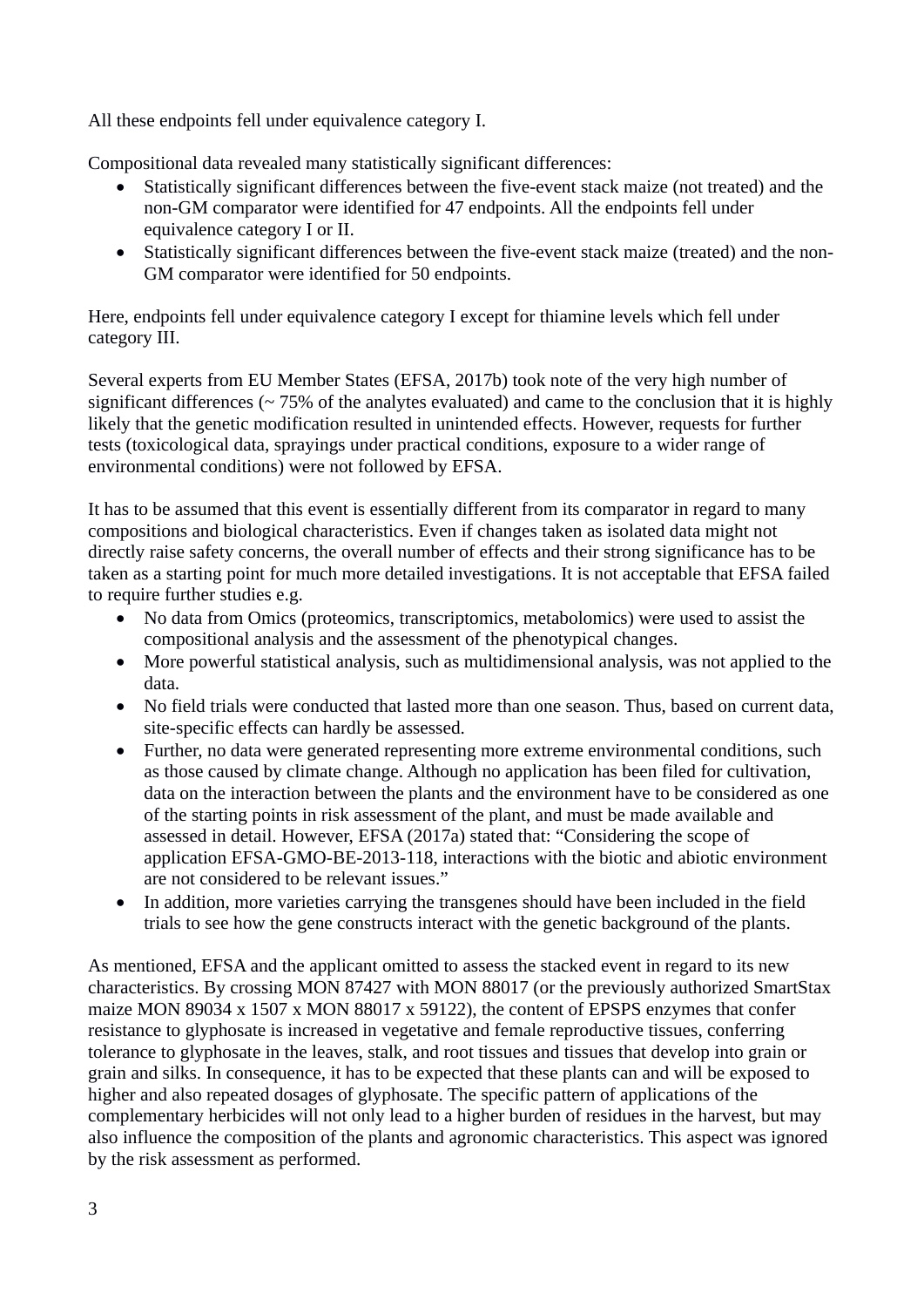EFSA should have requested that Monsanto submit data from field trials with the highest dosage of the complementary herbicides that can be tolerated by the plants, also including repeated spraying. The material derived from those plants should have been assessed by using Omics techniques to investigate changes in the plants composition or agronomic characteristics

Based on the available data, no final conclusions can be drawn on the safety of the plants.

### **Toxicology**

No toxicological tests were conducted with maize MON 87427 x MON 89034 x 1507 x MON 88017 x 59122. This is unacceptable for several seasons:

1. The stacked maize differs from the parental lines with regard to the overall amount of toxin produced which is greater than in the parental lines.

2. Despite many significant changes in the composition of the plants and agronomic characteristics, no testing of the whole plant (feeding study) was requested. It has to be assumed that this event is essentially different from its comparator in regard to many compositions and biological characteristics. Even if changes taken as isolated data might not directly raise safety concerns, the overall number of effects and their strong significance has to be taken as a starting point for much more detailed investigation of their potential health impacts.

3. Beyond that, the residues from spraying were considered to be outside the remit of the GMO panel. However, without detailed assessment of these residues, no conclusion can be drawn on the safety of the imported products: Due to the specific agricultural practices that go along with the cultivation of these herbicide resistant plants, there are, for example, specific patterns of applications, exposure, occurrence of specific metabolites and emergence of combinatorial effects that require special attention.

The assessment of herbicide and metabolite data was also requested by Member State experts (EFSA, 2017b): *"The amount of residues of the herbicide treatment should be assessed including amounts of herbicide metabolites present in the produced material. For this analysis the notifier should take into consideration that CP4 EPSPS transgenes are expressed at a higher level in GM maize MON87427 x MON89034 x 1507 x MON88017 x 59122 which might affect the maximum level of glyphosate herbicides that could be used in the crop."*

Also the publication by Kleter et al. (2011) shows, using herbicides to spray genetically engineered herbicide-resistant plants does indeed lead to patterns of residues and exposure that need to be assessed in detail.

More detailed assessment is also in accordance with pesticide regulation, which requires specific risk assessment of imported plants if the usage of pesticides is different in the exporting countries compared to the one in the EU. In this regard, it should be taken into account that EFSA (2015a) explicitly stated that no conclusion can be derived on the safety of residues from spraying with glyphosate occurring in genetically engineered plants resistant to this herbicide.

Further, there is a common understanding that commercially traded formulations of glyphosate, such as Roundup, can be more toxic than glyphosate itself. Therefore, the EU has already taken measures to remove problematic additives known as POE tallowmine from the market. Problematic additives are still allowed in those countries where the genetically engineered plants are cultivated.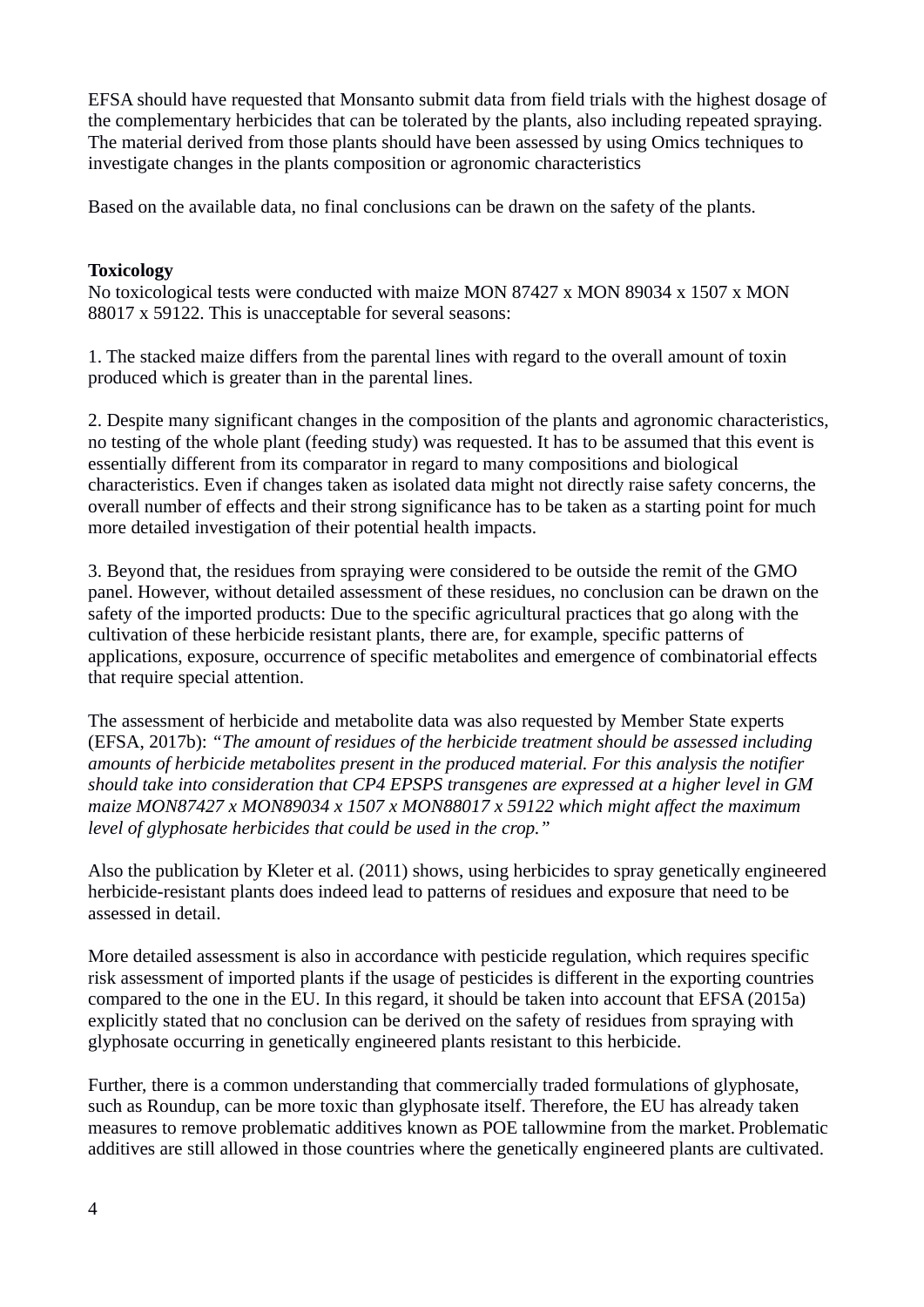### The EU Commission has confirmed the respective gaps in risk assessment:

*"A significant amount of food and feed is imported into the EU from third countries. This includes food and feed produced from glyphosate-tolerant crops. Uses of glyphosate-based plant protection products in third countries are evaluated by the competent authorities in those countries against the locally prevailing regulatory framework, but not against the criteria of Regulation (EC) No. 1107/2009. (…)." [\(www.testbiotech.org/node/1637\)](http://www.testbiotech.org/node/1637)* 

The European Food Safety Authority (EFSA) agrees that further investigations and data are needed (EFSA, 2015b).

In any case, both the EU pesticide regulation and the GMO regulation require a high level of protection for health and the environment. Thus, in regard to herbicide-resistant plants, specific assessment of residues from spraying with complementary herbicides must be considered to be a prerequisite for granting authorisation. In addition, cumulative effects have to be investigated if a plant contains or produces other compounds with potential toxicity.

By crossing MON 87427 with MON 88017 (or the previously authorized SmartStax maize MON 89034 x 1507 x MON 88017 x 59122), the content of EPSPS enzymes that confer resistance to glyphosate is increased in vegetative and female reproductive tissues, conferring tolerance to glyphosate in the leaves, stalk, and root tissues and tissues that develop into grain or grain and silks. In consequence, it has to be expected that these plants can and will be exposed to higher and also repeated dosages of glyphosate. These applications of glyphosate will not only lead to a higher burden of residues in the harvest, but may also influence the composition of the plants and agronomic characteristics. EFSA should have requested that Monsanto submit data from field trials with the highest dosage of glyphosate that can be tolerated by the plants, also including repeated spraying. The material derived from those plants should have been assessed in regard to organ toxicity, immune reactions and reproductive toxicity, also taking combinatorial effects with other plants components and the Bt toxins into account.

In the context of risk assessment of this stacked event, the residues from spraying with the complementary residues must also be considered to be a potent co-stressor. The impact on cells and organisms exposed to several stressors in parallel can be of great importance for the efficacy of Bt toxins. As, for example, Kramarz et al. (2007 and 2009) show, parallel exposure to chemical toxins can lead to Bt toxins having an effect on organisms that are not normally susceptible. In addition, Bøhn et al. (2016) show additive effects of several Cry toxins. Cry toxins interact with Roundup / glyphosate when co-exposed to *Daphnia magna*. These cumulative effects also have to be assessed in regard to food and feed usages (see also Bøhn, 2018).

In regard to immunogenicity (non-IgE-mediated immune adverse reactions), it is generally acknowledged that Bt toxins are immunogenic (Rubio-Infante & Moreno-Fierros, 2016; Adel-Patient et.al., 2011; Andreassen et.al., 2015a,b; Andreassen et.al., 2016; see also Then & Bauer-Panskus, 2017). These observed effects are likely to be dose-dependent. Stacked events have a much higher concentration of Bt toxins than other plants, such as the single plants which were tested in feeding studies. Further, the concentration of Bt toxins in the plants varies substantially (see Testbiotech 2011).

Moreover, it is evident that Bt toxins can survive digestion to a much higher degree than has been assumed by EFSA: Chowdhury et al., (2003) as well as Walsh et al. (2011) have found that Cry1A proteins can frequently and successfully still be found in the colon of pigs at the end of digestion when they were fed with Bt maize. Thus, the Cry1A proteins can show much higher stability, at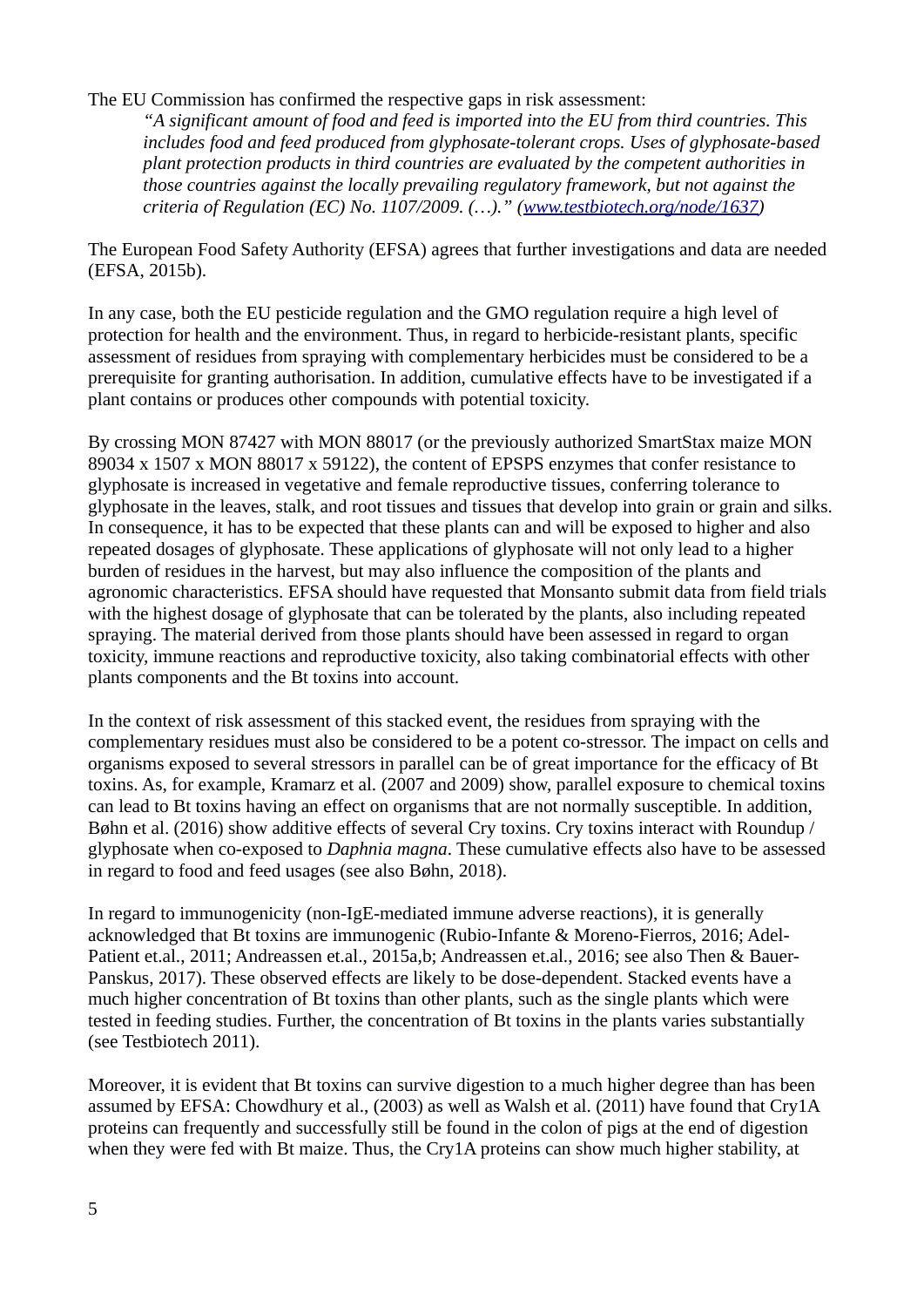least in monogastric species, than predicted by current in vitro digestion experiments. Thus, Bt toxins are not degraded quickly in the gut and can persist in larger amounts until digestion is completed and there is enough time for interaction between various food compounds. Consequently, there is substantiated concern that especially the stacked event can trigger immune reactions and show adverse health effects.

There are further relevant issues: For example, the potential impact on the intestinal microbiome also has to be considered. Such effects might be caused by the residues from spraying since glyphosate has been shown to have negative effects on the composition of the intestinal flora of cattle (Reuter et al., 2007) and poultry (Shehata et al., 2013). Further, Bremmer and Leist (1997) examined the possible conversion of NAG to glufosinate in rats. Up to 10% deacetylation occurred at a low dose of 3 mg/kg bw as shown by the occurrence of glufosinate in the faeces. The authors concluded, however, that most of the conversion was caused by bacteria in the colon and rectum, although toxicity findings indicate partial bioavailability (Bremmer & Leist, 1997, see also EFSA 2017b). In general, antibiotic effects and other adverse health effects might occur from exposure to a diet containing these plants that were not assessed under pesticide regulation. These adverse effects on health might be triggered by the residues from spraying with the complementary herbicide (see also van Bruggen et al., 2017). Further attention should be paid to the specific toxicity of the metabolites of the pesticide active ingredients that might occur specifically in the stacked event. For example, glufosinate is classified in the EU as showing reproductive toxicity.<sup>[1](#page-5-0)</sup> But there were no detailed investigations into the metabolites arising from spraying glufosinate onto these plants; these metabolites might also differ from those of the parental plants.

In any case, both the EU pesticide regulation and the GMO regulation require a high level of protection for health and the environment. Thus, in regard to herbicide-resistant plants, specific assessment of residues from spraying with complementary herbicides must be considered to be a prerequisite for granting authorisation. In addition, cumulative effects have to be investigated if a plant contains or produces other compounds of potential toxicity.

In addition, cumulative effects have to be investigated if a plant contains or produces other compounds of potential toxicity. It should be acknowledged, that no new methodology is needed to assess the health risks emerging from the combinatorial application of the herbicides and their potential interaction with the other plant constituents. Suitable methodology to assess combinatorial effects that emerge from *simultaneous exposure* to a *fixed combination* of potential stressors via a *defined route of exposure* (as it is the case with food and feed products derived from genetically engineered plants that are made resistant to several herbicides) is available and widely used. For example, chronic feeding or multigenerational studies are a well-established method to generate the relevant data.

As a result, the toxicological assessment carried out by EFSA is not acceptable.

### **Allergenicity**

No data were presented to show that plant composition is unchanged in regard to allergenic potential.

There might be various reasons why the allergenic potential in the stacked event is increased: Higher applications of glyphosate will not only cause a higher burden of residues in the harvest, but may also change the composition of the plants in regard to naturally occurring allergens. Higher

<span id="page-5-0"></span><sup>1</sup> <http://ec.europa.eu/food/plant/pesticides/eu-pesticides-database/public/?event=homepage&language=EN>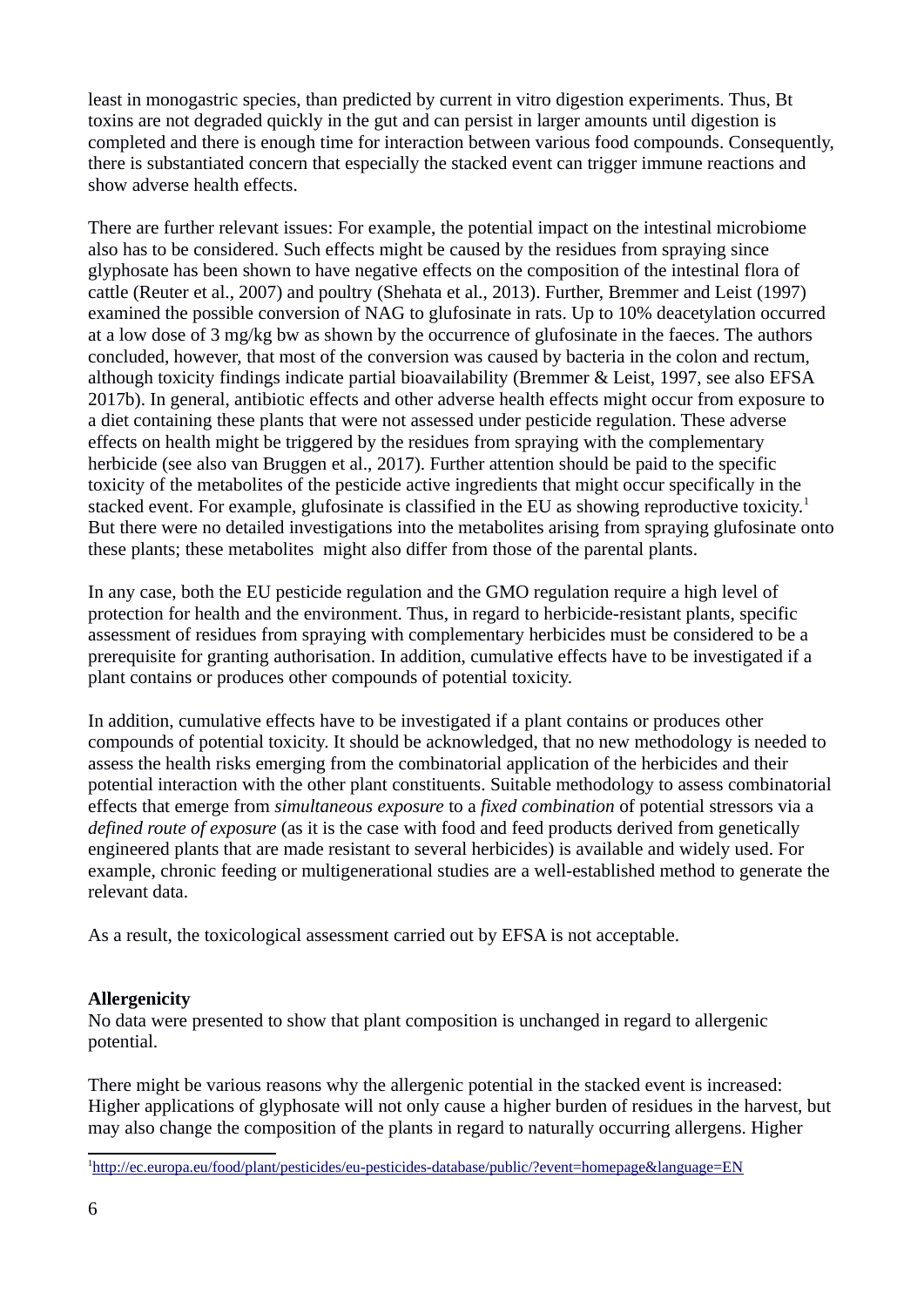concentration of Bt toxins might trigger adjuvant effects in regard to other components in the diet. No data were presented to assess such potential effects.

Consequently, the assessment in regard to allergenicity cannot be regarded as conclusive.

#### **Others**

For 14 subcombinations of the five-event stacked maize, no experimental data were provided at all. There is, therefore, a high level of uncertainty in regard to all levels of risk assessment as mentioned above.

#### **Environmental risk assessment**

Any spillage from the kernels has to be monitored closely. EFSA completely overlooked that populations of teosinte are abundant in Spain and France; these have to be considered to be wild relatives that enable gene flow and potential spread of the transgenes throughout the fields and the environment (Trtikova et al., 2017).

In this regard, the opinion of EFSA (2017a) is extensively flawed since the authority refers to completely outdated literature on the occurrence of wild relatives in Europe: "*Populations of sexually compatible indigenous wild relatives of maize are not known in Europe (Eastham and Sweet, 2002; OECD, 2003), therefore vertical gene transfer is not considered to be an environmental issue in the EU.*" However, since 2009, teosinte, a wild relative of maize, is known to occur in Spain. There are further reports from France about its occurrence that might encompass further regions in the EU (Trtikova et al., 2017).

Thus, without detailed consideration of the hazards associated with the potential gene flow from maize to teosinte and from teosinte to maize, no conclusion can be drawn on the environmental risks of spillage from the stacked maize.

Further, as shown by Pascher (2016), EFSA is also underestimating the risks posed by occurrence of volunteers from maize plants.

Consequently, environmental risk assessment carried out by EFSA is not acceptable.

### **Conclusions and recommendations**

The EFSA risk assessment should not be accepted. EFSA did not request any empirical data regarding toxicity and impact on the immune system, and did not name the knowledge gaps or uncertainties. Combinatorial effects were ignored as well as the consequences of spraying higher dosages of the complementary herbicides . The environmental risk assessment is based on wrong assumptions. The monitoring plan has to be rejected because no evaluated method was made available that would allow case specific identification. Further, no system is foreseen to perform case specific monitoring of spillage and potential health effects.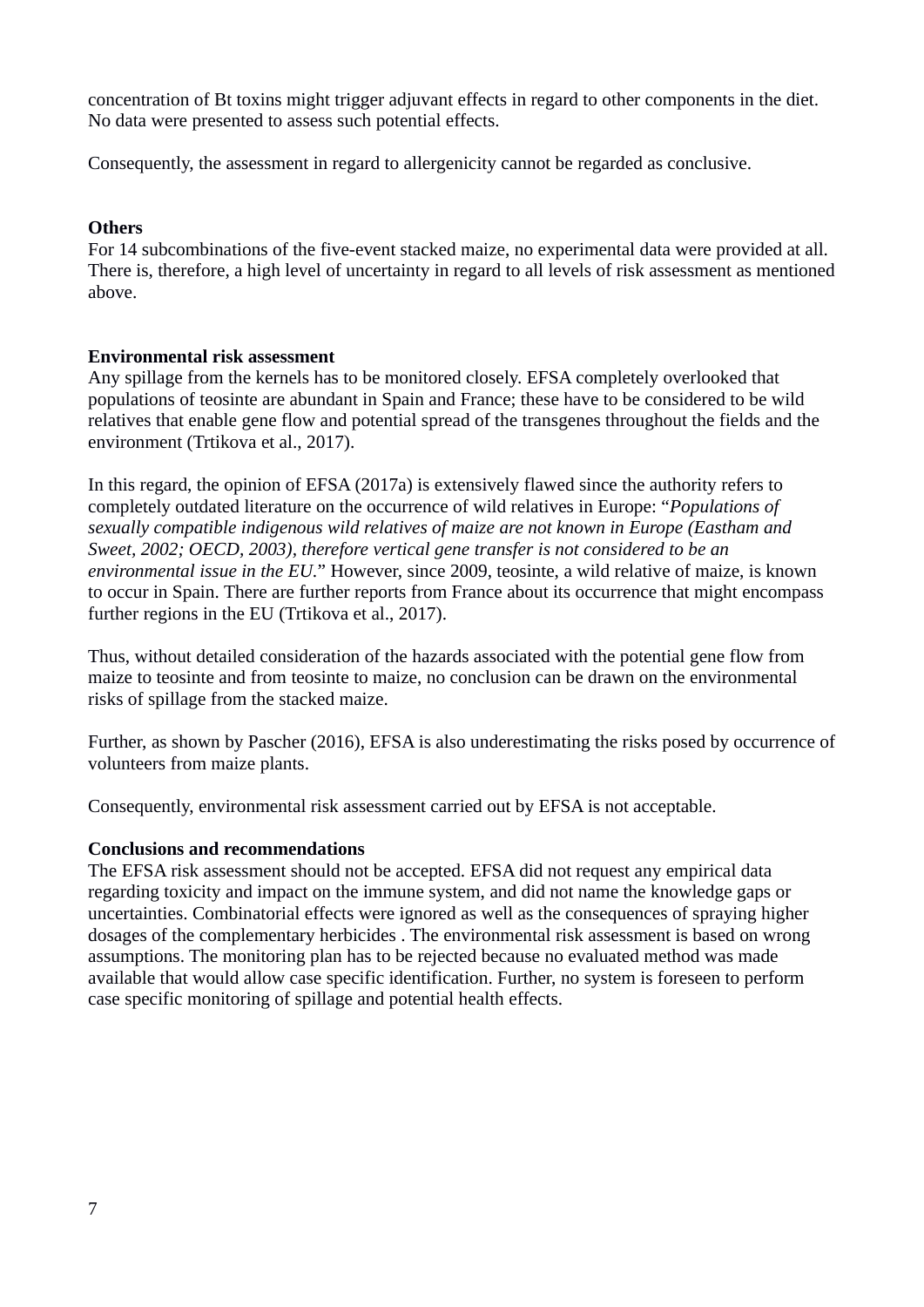## **References**

Adel-Patient, K., Guimaraes, V.D., Paris, A., Drumare, M.F., Ah-Leung, S., Lamourette, P., ... & Créminon, C. (2011) Immunological and metabolomic impacts of administration of Cry1Ab protein and MON 810 maize in mouse. PloS one, 6(1): e16346. [http://journals.plos.org/plosone/article?](http://journals.plos.org/plosone/article?id=10.1371/journal.pone.0016346) [id=10.1371/journal.pone.0016346](http://journals.plos.org/plosone/article?id=10.1371/journal.pone.0016346)

Andreassen, M., Rocca, E., Bøhn, T., Wikmark, O.G., van den Berg, J., Løvik, M., ... & Nygaard, U. C. (2015a) Humoral and cellular immune responses in mice after airway administration of Bacillus thuringiensis Cry1Ab and MON810 cry1Ab-transgenic maize. Food and agricultural immunology, 26(4): 521-537.<http://www.tandfonline.com/doi/abs/10.1080/09540105.2014.988128>

Andreassen, M., Bøhn, T., Wikmark, O.G., Van den Berg, J., Løvik, M., Traavik, T., & Nygaard, U. C. (2015b) Cry1Ab Protein from Bacillus thuringiensis and MON810 cry1Ab-transgenic Maize Exerts No Adjuvant Effect After Airway Exposure. Scandinavian journal of immunology, 81(3): 192-200.<http://onlinelibrary.wiley.com/doi/10.1111/sji.12269/full>

Andreassen, M., Bøhn, T., Wikmark, O. G., Bodin, J., Traavik, T., Løvik, M., & Nygaard, U. C. (2016). Investigations of immunogenic, allergenic and adjuvant properties of Cry1Ab protein after intragastric exposure in a food allergy model in mice. BMC immunology, 17(1), 10. <https://bmcimmunol.biomedcentral.com/articles/10.1186/s12865-016-0148-x>

Ben Ali, S.E., Madi, Z.E., Hochegger, R., Quist, D., Prewein, B., Haslberger, A.G., Brandes, C. (2014) Mutation scanning in a single and a stacked genetically modified (GM) event by real-time PCR and high resolution melting (HRM) analysis. International journal of molecular sciences, 15(11): 19898-19923.<http://www.mdpi.com/1422-0067/15/11/19898>

Bøhn, T., Rover, C.M., Semenchuk, P.R. (2016) Daphnia magna negatively affected by chronic exposure to purified Cry-toxins. Food Chem. Toxicol., 91: 130–140.

Bøhn, T. (2018) Criticism of EFSA's scientific opinion on combinatorial effects of 'stacked' GM plants. Food and Chemical Toxicology. <https://www.sciencedirect.com/science/article/pii/S0278691517306907>

Bremmer, J.N. and Leist, K.-H. (1997) Disodium-N-acetyl-L-glufosinate; AE F099730 – Hazard evaluation of Lglufosinate produced intestinally from N-acetyl-L-glufosinate. Hoechst Schering AgrEvo GmbH, Safety Evaluation Frankfurt. TOX97/014. A58659. Unpublished.

Castan, M., Ali, S. E. B., Hochegger, R., Ruppitsch, W., Haslberger, A. G., & Brandes, C. (2017) Analysis of the genetic stability of event NK603 in stacked corn varieties using high-resolution melting (HRM) analysis and Sanger sequencing. European Food Research and Technology, 243(3): 353-365.

Chowdhury, E. H., Kuribara, H., Hino, A., Sultana, P., Mikami, O., Shimada, N., ... & Nakajima, Y. (2003) Detection of corn intrinsic and recombinant DNA fragments and Cry1Ab protein in the gastrointestinal contents of pigs fed genetically modified corn Bt11. Journal of animal science, 81(10), 2546-2551.

EFSA (2015a) Conclusion on the peer review of the pesticide risk assessment of the active substance glyphosate. EFSA Journal 2015; 13 (11): 4302.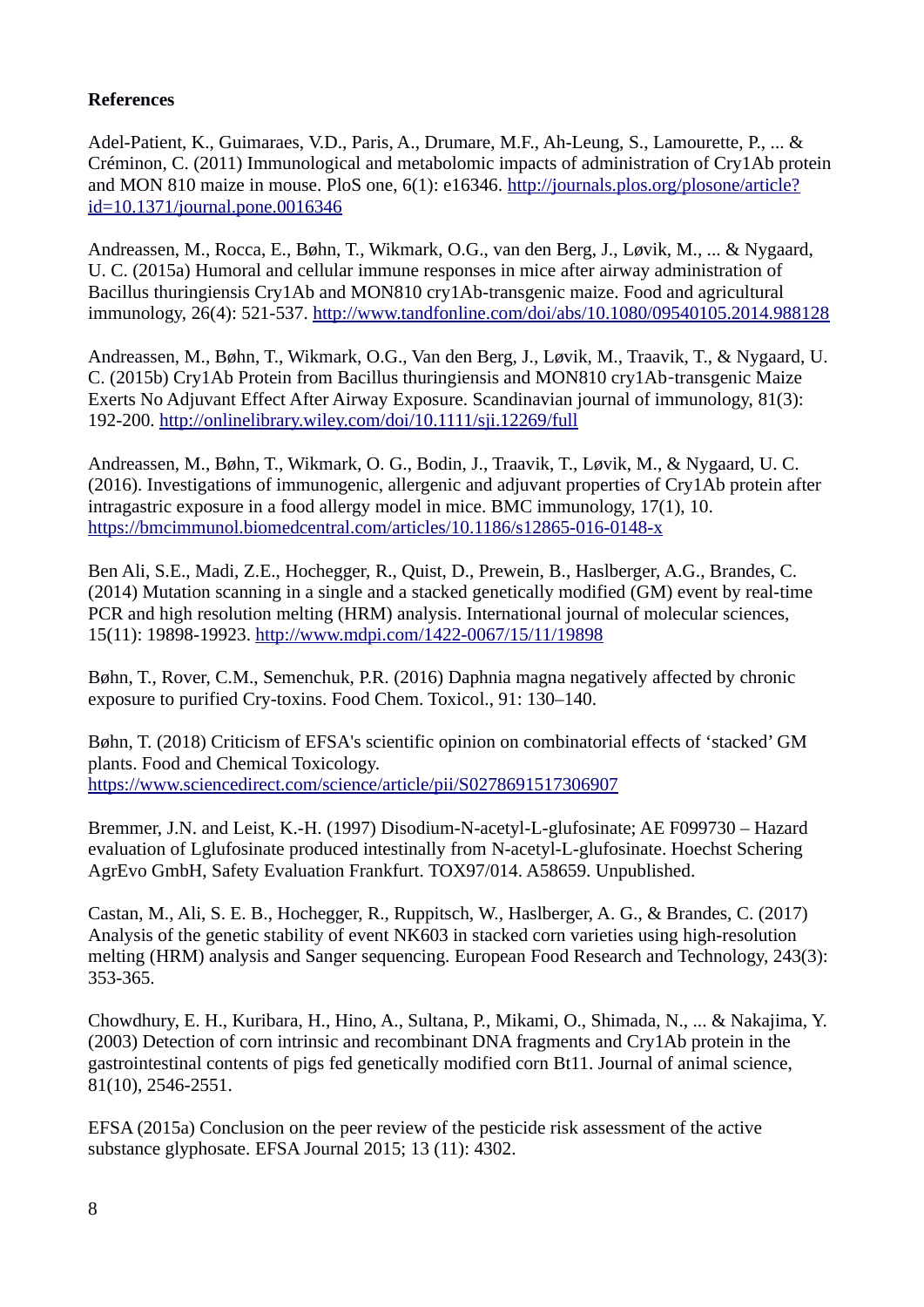EFSA (2015 b) Statement of EFSA on the request for the evaluation of the toxicological assessment of the co-formulant POE-tallowamine. EFSA Journal 2015; 13(11): 4303.

EFSA GMO Panel (2017a) Scientific Opinion on application EFSA-GMO-BE-2013-118 for authorisation of genetically modified maize MON 87427  $\times$  MON 89034  $\times$  1507  $\times$  MON 88017  $\times$ 59122 and subcombinations independently of their origin, for food and feed uses, import and processing submitted under Regulation (EC) No 1829/2003 by Monsanto Company. EFSA Journal 2017;15(8):4921, 32 pp.<https://doi.org/10.2903/j.efsa.2017.4921>

EFSA (2017b) Application EFSA-GMO-BE-2013-118, Comments and opinions submitted by Member States during the three-month consultation period, Register of Questions, <http://registerofquestions.efsa.europa.eu/roqFrontend/ListOfQuestionsNoLogin?0&panel=ALL>

Kleter, G.A., Unsworth, J.B., Harris, C.A. (2011) The impact of altered herbicide residues in transgenic herbicide-resistant crops on standard setting for herbicide residues. Pest Managment Science, 67(10): 1193-1210.

Kraemer, L. (2012) The consumption of genetically modified plants and the potential presence of herbicide residues, legal dossier compiled on behalf of Testbiotech, [http://www.testbiotech.de/sites/](http://www.testbiotech.de/sites/default/files/Legal_Dossier_Kraemer_Pesticide_RA_PMP.pdf) [default/files/Legal\\_Dossier\\_Kraemer\\_Pesticide\\_RA\\_PMP.pdf](http://www.testbiotech.de/sites/default/files/Legal_Dossier_Kraemer_Pesticide_RA_PMP.pdf)

Kramarz, P., de Vaufleury, A., Gimbert, F., Cortet, J., Tabone, E., Andersen, M.N., Krogh, P.H. (2009) Effects of Bt-maize material on the life cycle of the land snail Cantareus aspersus. Appl. Soil Ecol. 42, 236–242.

Kramarz, P.E., de Vaufleury, A., Zygmunt, P.M.S., Verdun, C. (2007) Increased response to cadmium and Bacillus thuringiensis maize toxicity in the snail Helix aspersa infected by the nematode Phasmarhabditis hermaphrodita. Environ. Toxicol. Chem. 26: 73–79.

Pascher, K. (2016) Spread of volunteer and feral maize plants in Central Europe: recent data from Austria. Environmental Sciences Europe, 28(1): 30.

Rubio-Infante, N., & Moreno-Fierros, L. (2016) An overview of the safety and biological effects of Bacillus thuringiensis Cry toxins in mammals. Journal of Applied Toxicology, 36(5): 630-648. <http://onlinelibrary.wiley.com/doi/10.1002/jat.3252/full>

Testbiotech (2011) Expression of Bt toxins in 'SmartStax'. [https://www.testbiotech.org/sites/default/](https://www.testbiotech.org/sites/default/files/SmartStax_Expression_data_Testbiotech.pdf) [files/SmartStax\\_Expression\\_data\\_Testbiotech.pdf](https://www.testbiotech.org/sites/default/files/SmartStax_Expression_data_Testbiotech.pdf)

Then, C., & Bauer-Panskus, A. (2017) Possible health impacts of Bt toxins and residues from spraying with complementary herbicides in genetically engineered soybeans and risk assessment as performed by the European Food Safety Authority EFSA. Environmental Sciences Europe, 29(1), 1. <https://enveurope.springeropen.com/articles/10.1186/s12302-016-0099-0>

Trtikova, M., Wikmark, O.G., Zemp, N., Widmer, A., Hilbeck, A. (2015) Transgene expression and Bt protein content in transgenic Bt maize (MON810) under optimal and stressful environmental conditions. PloS one, 10(4): e0123011.